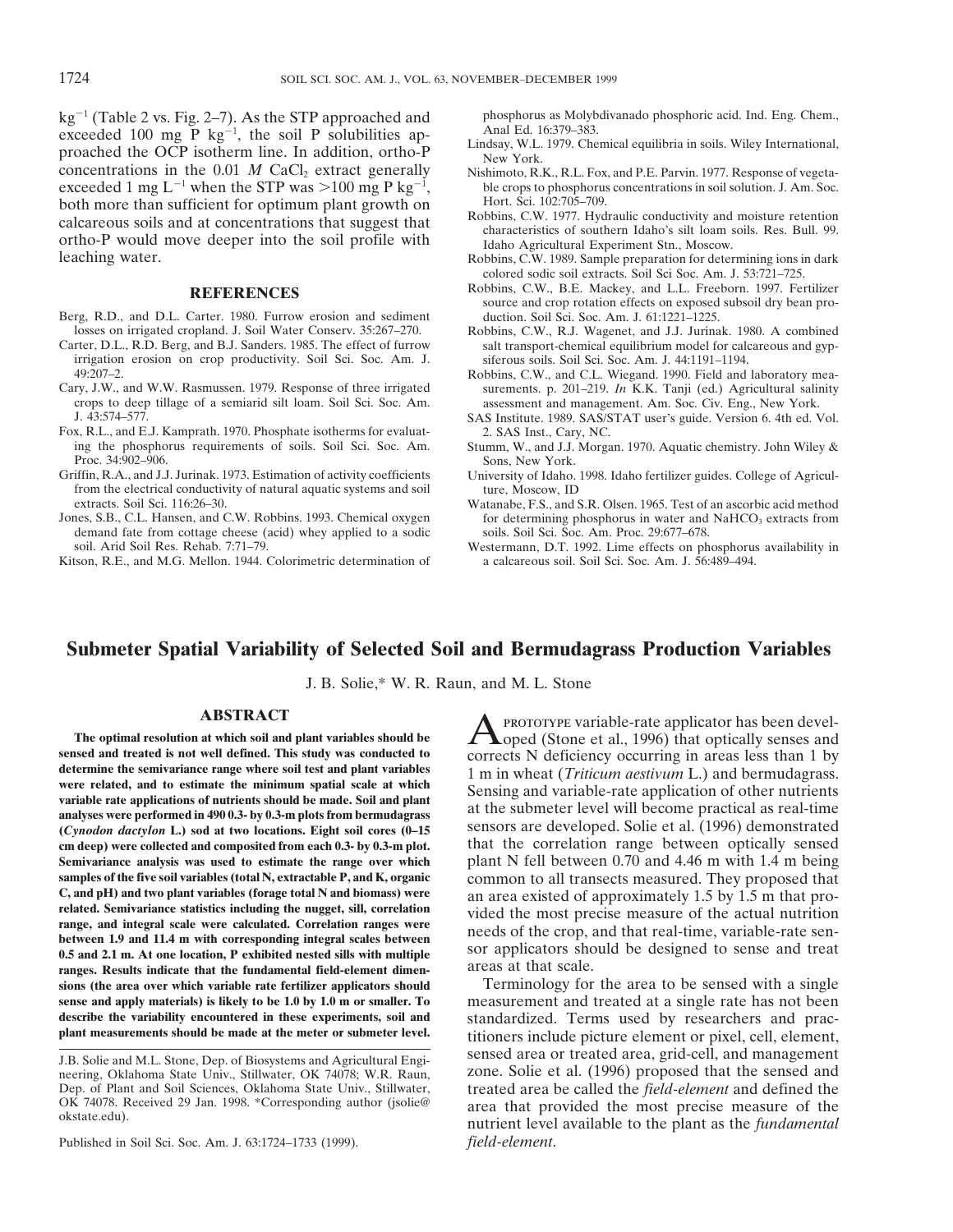|                 |                          |                          | <b>Coefficient of Variation</b> |                        | Range                   |                        |                       |                        |                        |                         |
|-----------------|--------------------------|--------------------------|---------------------------------|------------------------|-------------------------|------------------------|-----------------------|------------------------|------------------------|-------------------------|
| <b>Variable</b> | Bover et al.<br>(1991)   | Cahn et al.<br>(1994)    | Nolin et al.<br>(1996)          | Gupta et al.<br>(1997) | Miller et al.<br>(1988) | Bover et al.<br>(1991) | Cahn et al.<br>(1994) | Nolin et al.<br>(1996) | Gupta et al.<br>(1997) | Miller et al.<br>(1988) |
|                 |                          |                          | $\%$                            |                        |                         |                        |                       | m                      |                        |                         |
| $NOx-N$         | $\overline{\phantom{0}}$ | 59.7                     | 35.7                            | $16 - 40$              |                         |                        |                       | 198                    | $5 - 28$               |                         |
|                 | 99.4                     | 36.2                     | 35.6                            | $24 - 50$              |                         | 37                     | $\geq 54$             | 39                     | $7 - 60$               |                         |
|                 | -                        | 42.8                     | 31                              | $13 - 25$              |                         |                        | $30 - 50$             | 17                     | $40 - 157$             |                         |
| Organic C       | 36.1                     | 16.3                     | 26.1                            | -                      | 18                      | 56                     | $\geq 50$             | 343                    |                        | 50                      |
| pH              | 7.6                      | $\overline{\phantom{0}}$ | 5.6                             | -                      | 5.8                     | 53                     | -                     | 165                    |                        |                         |
| <b>Biomass</b>  | 56.8                     | -                        |                                 |                        | 25.4                    | 46                     |                       |                        |                        | 75                      |

**Table 1. Recently reported semivariance ranges and coefficients of variation for soil and plant variables sampled at intervals of 30 m or greater, or sampled randomly.**

ported by Raun et al. (1998), who also demonstrated error in estimating the value of the fundamental field-<br>that large spatial variability existed at the submeter level elements of the variables when sensing over larger ar that large spatial variability existed at the submeter level for both mobile and immobile soil nutrients. Bermudagrass forage yields ranged from 1300 to as much as **SEMIVARIANCE ANALYSIS** 10 000 kg ha<sup>-1</sup>, and soil pH ranged as much as 2 pH 10 000 kg ha<sup>-1</sup>, and soil pH ranged as much as 2 pH<br>units in a 2- by 21-m area. Phosphorus and potassium<br>fertilizer recommendations based on individual 0.3- by<br>0.3-m plots, ranged from 0 to 31 kg ha<sup>-1</sup> and 0 to 107<br>kg h kg ha<sup>-1</sup>, respectively (Raun et al., 1998). If current and<br>future sensors and controllers will be used to treat me-<br>et al., 1991; Cahn et al., 1994; Nolin et al., 1996; Gupta et al., ter-scale areas, questions that must be answered include 1997). These publications define semivariance,  $\gamma(h)$ , of all (i) what are the fundamental field-element sizes for samples separated by a Vector h as: (i) what are the fundamental field-element sizes for plant and soil variables of interest? and (ii) what error is introduced in the value of the measured variable as the size of the sensed field-element increases above that

been conducted almost exclusively at sampling intervals of experimental pairs separated by *h*. However, certain aspects much greater than 1 m, although significant differences of semivariance analysis specifically related much greater than 1 m, although significant differences of semivariance analysis specifically related to this paper have<br>in soil test parameters in the vertical direction have received limited emphasis. These topics includ in soil test parameters in the vertical direction have<br>
been detected at less than 0.1-m intervals (Follett and<br>
Peterson, 1988). Researchers studying horizontal vari-<br>
ability used semivariance analysis to determine the<br> consecutive measurements) much greater than 1 m. associated with physical phenomena occurring at scales of Chancellor and Goronea (1994) sampled at a separation different orders of magnitude. Sills can be nested within a distance of 1 m and reported total mineral N coefficients semivariogram, with semivariogram ranges in the order of of variation between 34.5 to 66.0% and the semivariance millimeters to kilometers. Detection of ranges nest of variation between 34.5 to 66.0% and the semivariance millimeters to kilometers. Detection of ranges nested within<br>range of 19.5 m. However, their analysis of errors when larger ranges requires sample spacing shorter tha range of 19.5 m. However, their analysis of errors when<br>
N content in a field-element was used to predict N levels<br>
of field-elements at increasing distances from the pre-<br>
dictor element suggested that the semivariance ra

those reported by Solie et al. (1996). Sensors that mea-<br>sure soil and plant nutrients should be designed to scan aperiodic even though they appear periodic. However, certain sure soil and plant nutrients should be designed to scan<br>areas in which the measured variable has maximum<br>relatedness, if nutrient applications are to be optimized.<br>Two experiments were conducted that measured seven<br>soil a the following objectives: (i) determine the range and the dynamic patterns of floatation-tire pneumatic granular integral scales within which measurements of these soil fertilizer applicators. They showed that these machines pro-

Components of the ideal field element size were re- and plant variables were related, and (ii) evaluate the

$$
\gamma(h) = \frac{1}{2N(h)} \sum_{i=1}^{N(h)} [z(x_i) - z(x_i + h)]^2
$$
 [1]

fundamental size?<br>Reported research on horizontal soil variability has two points separated by the Vector *h*, and  $N(h)$  is the number two points separated by the Vector  $h$ , and  $N(h)$  is the number

near 50%. Reported semivariance ranges were much larger than over distance and is a common phenomenon with minerals ose reported by Solie et al. (1996). Sensors that mea-<br>(Hohn, 1988). Normally, changes in magnitude are random or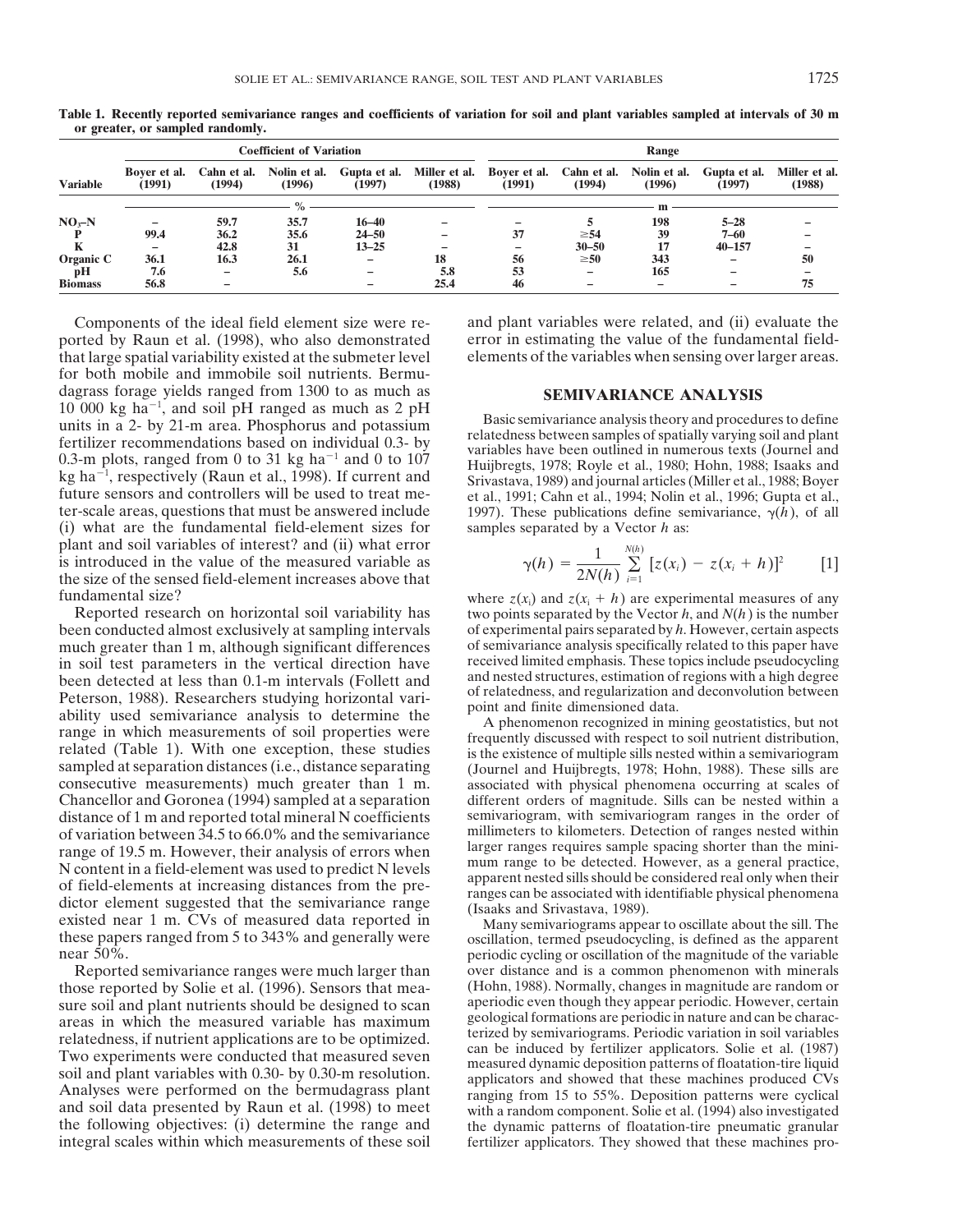duced CVs of 14 to 22%. Fourier analysis showed that variabil-<br>ity was associated with, among other factors, outlet spacing, *ion*, a term used in other disciplines such as digital signal swath width, and a random component.<br> **EXECUTE:** processing for the same procedure.<br> **EXECUTE:** Processing for the same procedure.<br> **EXECUTE:** Processing for the same procedure.

gram range (Journel and Huijbregts, 1978). Beyond the range, the semivariance becomes approximately equal to the population variance of the measured variable. Measurements with separation distances greater than or equal to the range are Where: unrelated. A distance less than the range has been proposed that would be more appropriate to define the region con-<br>taining closely related samples. This vector has been termed<br>the integral scale (Russo and Jury, 1987; Matheron, 1989) or  $\overline{\gamma}(v,v')$  is the mean value of all possi the integral scale (Russo and Jury, 1987; Matheron, 1989) or  $\overline{\gamma}(v,v')$  is the mean value of all possible values of  $\gamma(h)$ <br>the mean correlation distance (Han et al., 1994). The integral when one extremity of the vector the mean correlation distance (Han et al., 1994). The integral when one extremity of the vector  $h$  lies within the scale was derived from the autocorrelation function: domain  $v$  and the other extremity lies within the scale was derived from the autocorrelation function:

$$
\rho(h) = \frac{(c_0 + c_1) - \gamma(h)}{c_0 + c_1} \tag{2}
$$

where  $c_0$  is the nugget semivariance and  $c_0 + c_1$  equals the  $\overline{\gamma}(v, v')$  is calculated by: covariance  $C(h)$  at  $h = 0$ . The integral scale *J* is defined as:

$$
J = \int_0^a \rho(h) dh \qquad [3]
$$

scale provides an objective procedure to estimate that dis-<br>
Sournel and Huijbregts (1978) provide analytical and graph-<br>  $J$ ournel and Huijbregts (1978) provide analytical and graph-

of 100 independent simulated realizations, that the number<br>of sample pairs with separation distances less than the range<br>to estimate the deregularized or point semivation grams<br>and the orientation of those pairs affected

be confused with the term field-element which refers to the  $\vec{r}$  linking these elements is: soil surface area over which measurements are made and fertilizers or pesticides applied by a machine. One or more supports can constitute a field-element. The geometry of the supports can constitute a held-element. The geometry of the<br>support may be simplified to two dimensions (area) or one<br>(line) depending on the relative magnitudes of the dimensions<br>of the support has *m* elements along the finite support measurement is defined as follows (Journel and  $\overline{\gamma}(v, v') = \frac{1}{\overline{\gamma}(v, v')}$ 

$$
z(x) = \frac{1}{v} \int_{v(x)} z(y) dy
$$
 [4]

The mean value  $z(x)$  is defined as the regularization of the Point Variable  $z(y)$  for the Volume  $v(x)$ . In the geostatistical literature, inference of the point semivariance from a regular*tion*, a term used in other disciplines such as digital signal

The relationship between the point semivariance and the regularized semivariance is:

$$
\gamma_{\nu}(h) = \overline{\gamma}(\nu, \nu') - \overline{\gamma}(\nu, \nu) \qquad [5]
$$

- 
- domain  $v'$ .
- $\overline{\gamma}(v,v)$  is the mean value of the semivariance values within a volume support.

$$
\overline{\gamma}(v, v') = \frac{1}{vv'} \int_{v}^{a} \rho(h) dh
$$
 [3] [3]

where *a* is the range.<br>Absent a biological basis for determining the distance at The domain *v* can be one, two, or three-dimensional and in two Absent a biological basis for determining the distance at fact is represente Absent a biological basis for determining the distance at fact is represented by double integrals over d*x* and dy in two which soil and plant variables are highly related, the integral dimensions and triple integrals over dimensions and triple integrals over du, dx, and dy in three di-

Russo and Jury (1987) concluded, on the basis of an analysis ical solutions to Eq. [5] for regularization of point data for of 100 independent simulated realizations, that the number wo basic support geometries. They also

$$
|\vec{r}| = [(x_2 - x_1)^2 + (y_2 - y_1)^2]^{0.5}
$$
 [7]

$$
\overline{\gamma}(v, v') = \frac{1}{nmnm} \sum_{i=1}^{n} \sum_{j=1}^{m} \sum_{k=1}^{n} \sum_{l=1}^{m} \gamma(x_{ij} - x'_{k,l})
$$
 [8]

For a unit spherical model:

$$
\overline{\gamma}(x_{i,j} - x'_{k,l}) = 1.5\frac{r}{a} - 0.5\frac{r^3}{a^3} \qquad \forall r = |h| \in [0, a]
$$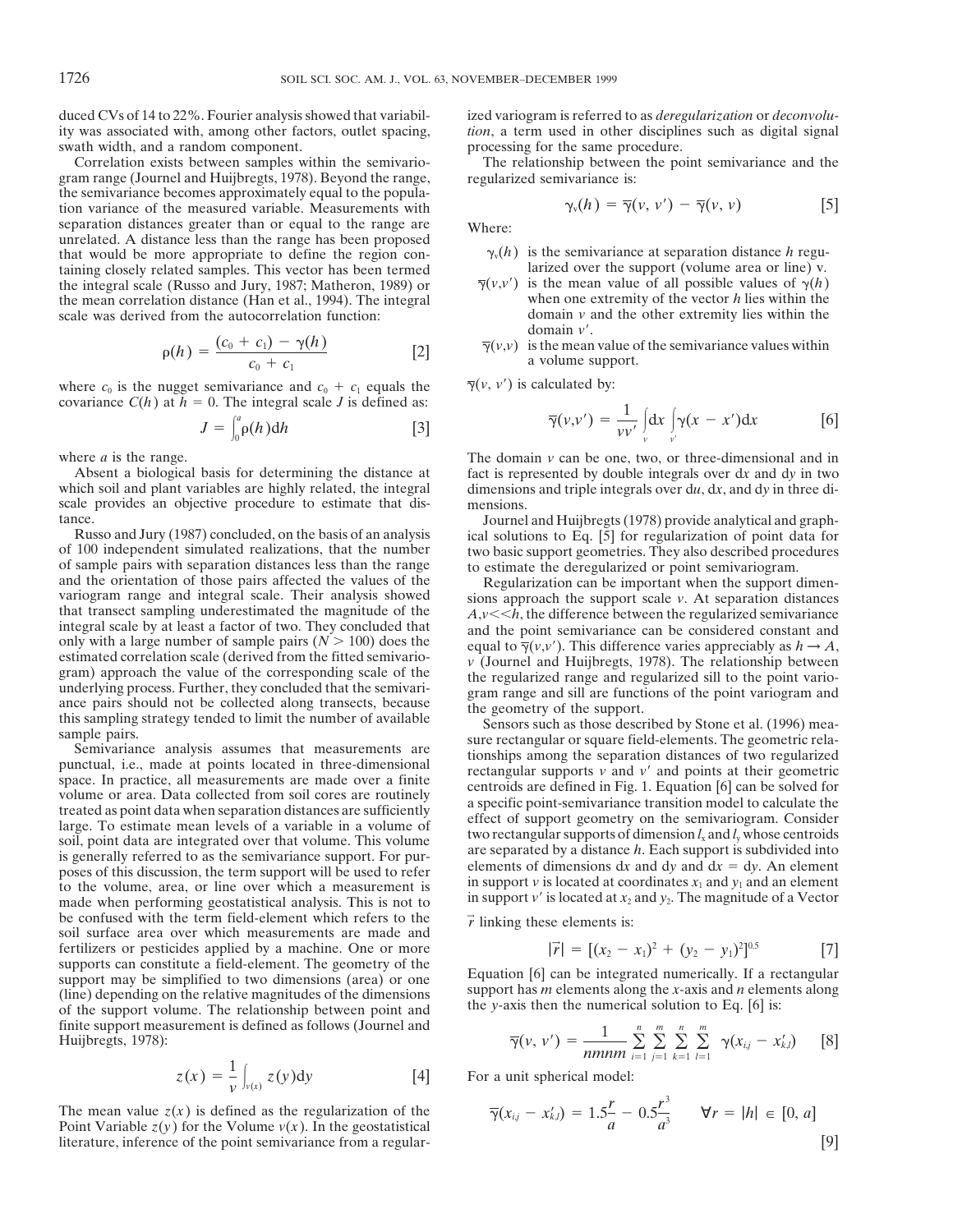

Fig. 1. Dimension diagram used for determining the effect on the semivariogram range of regularization to rectangular supports  $v$  and  $v'$  with dimensions  $I_x$  and  $\overline{I_y}$  separated by a lag distance h. The centroid of the support is located at coordinates ( $I_z/2$ ,  $\overline{I_z}/2$ ). The magnitude of the Vector r is the distance separating any two measurements over areas of dimension dx and dy that are located at  $(x_1, y_1)$  and  $(x_2, y_2)$  within supports  $v$  and  $v'$ , respectively.

$$
a = \text{range}
$$

$$
S = \text{Sill} \qquad \forall r = |h| \in [\geq a]
$$

$$
|\vec{r}_{\min}| = a - l_{\rm x} \tag{10}
$$

Equation [10] is true for all points along the inside boundaries<br>of supports  $\nu$  and  $\nu'$ , where the coordinates of pairs of points<br>in the  $\nu$ -dimension are the same. The maximum possible value<br>in the  $\nu$ -dimension ar of the deregularized range can be estimated as:

$$
|\overrightarrow{r_{\min}}| = [(l_x + a)^2 + (l_y)^2]^{0.5}
$$
 [11]

aries of supports *v* and *v'*. The minimum and maximum values were related. Semivariograms were calculated by Eq. [1] along of a recepularized range with a different dimensioned support the major (21.3 m) axis of the expe of a reregularized range with a different dimensioned support<br>can be estimated by applying Eq. [10] to the minimum value<br>and Eq. [11] to the maximum value of the deregularized range.<br>Journel and Huijbregts (1978) recommend mated deregularized point range be reregularized to a differ-<br>ent sized support and those values be compared to the experi-<br>lated unidirectionally. Semivariograms were calculated for the ent sized support, and those values be compared to the experi-<br>mentally determined range to determine that the point and sample data sets and for each of the seven 70-sample mentally determined range to determine that the point estimates of the range were valid. contiguous transects constituting the data sets. The maximum contiguous transects constituting the data sets. The maximum

C, and pH and two plant variables, forage N and biomass, sects was 35 supports (10.67 m). To determine the effect on were measured in two experiments. The experiments were the semivariograms of measurement over a larger support, conducted on two established bermudagrass sods located at data were averaged over 2 by 2 support arrays and se the Efaw Experiment Station farm, Stillwater, OK, and at ance calculated from the averaged data. When semivariograms Burneyville, OK. The soil at Efaw was a Norge loam (fine- were erratic, data were examined and outliers deleted that silty, mixed thermic Udic Paleustoll) and at Burneyville, a affected the semivariogram using the procedure of Isaaks and<br>Minco fine sandy loam (coarse-silty, mixed thermic Udic Srivastava (1989). Outliers were deleted unti Haplustoll). The site at Efaw was mowed each year but was gram displayed the expected form. Nine or fewer data points

not pastured or harvested for hay. At Burneyville, the site was part of a large pasture (200 ha) that was annually grazed. was part of a large pasture (200 ha) that was annually grazed.<br>No fertilizer had been applied at either location in at least 5 1 = Sill  $\forall r = |h| \in [\ge a]$ <br>
The Vector *r* is defined by Eq. [7].<br>
Normally, the experimenter collecting data over a regular-<br>
ized support does not know the point transition model. How-<br>
ever, Journal and Huijbregts (1978) root radius of the plant in the top 30 cm of the soil with no  $r_{\text{c}}$  competition among plants (Lersten, 1987). Raun et al. (1998) presented a complete description of the soil test procedures,

## **Semivariance Analysis**

Semivariance analysis was used to estimate the range over Equation [11] is true for opposite corners of the outside bound-<br>aries of supports v and y' The minimum and maximum values were related. Semivariograms were calculated by Eq. [1] along separation distance was 18.29 m (covering 60 0.30- by 0.30-m **MATERIALS AND METHODS** supports) when semivariance analysis was performed unidirec-<br>tionally over the entire data set. The maximum separation Five soil variables, total soil N, extractable P and K, organic distance used to calculate semivariance along individual trandata were averaged over 2 by 2 support arrays and semivari-Srivastava (1989). Outliers were deleted until the semivario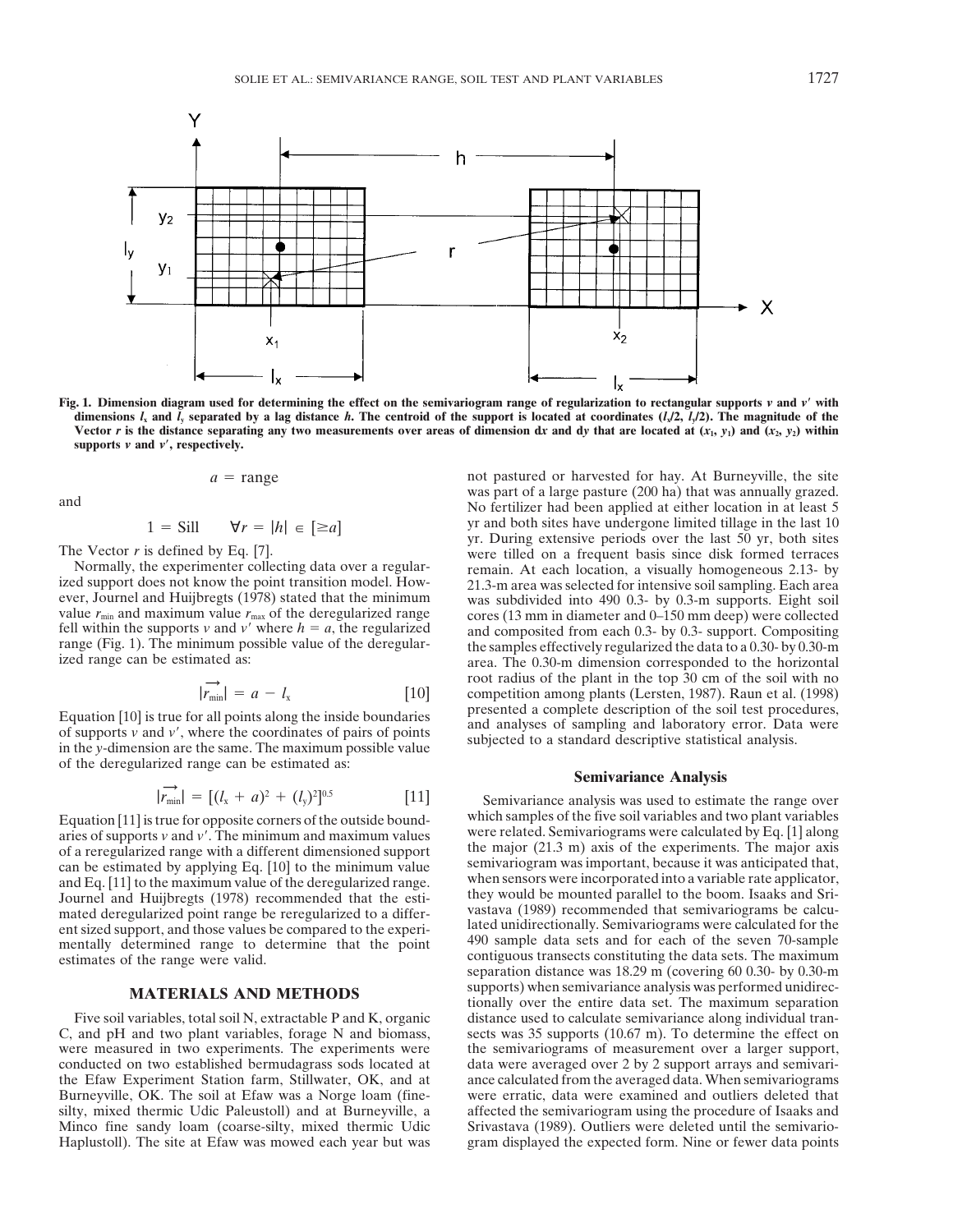were deleted from the Burneyville data set. These outliers *a* constituting a field-element *b*, *k* is the number of sensed appeared to be associated with cattle dung, e.g., a single data supports constituting a field-ele appeared to be associated with cattle dung, e.g., a single data point in the P data set whose value was 124  $\mu$ g g<sup>-1</sup> caused field-elements constituting the area or field,  $z_{\rm vi}$  is the value of most of the distortion. This procedure removed the effects of the sensed variable for manure deposits. No data were deleted in the Efaw data set.

and range of relatedness. Semivariances were plotted as scatter fundamental field-element is a direct measure of the magnidiagrams and visually examined to locate sills. Data files were tude of the error arising from sensing a variable over a volume clipped where semivariance data departed from the sill. A or area larger than optimum. This st clipped where semivariance data departed from the sill. A or area larger than optimum. This statistic is also a measure linear-plateau (linear to a sill) function was fitted to the data of the degree to which material appl (Solie et al., 1996) when the relationship between the semivari- will be over or under applied. Engineers customarily use this ance and separation distance in the transition region was lin- statistic to evaluate the effectiveness of their sensor–control ear. The standard exponential and spherical semivariogram systems. The mean error was defined as: transition functions (Isaaks and Srivastava, 1989) were also fitted to the data by the curve fitting program TableCurve (SPSS, 1997). The range of the exponential curve was defined as the separation distance at which the semivariance was 99% as the separation distance at which the semivariance was 99%<br>of the semivariance at  $h = \infty$ . Journel and Huijbregts (1978)<br>recommended that the range of the exponential models be<br>set at 95% of the semivariance at  $h = \infty$ . underestimated the actual range. The 99% standard much array and more closely approached the true range. Criteria for selecting element. the transition model included (i) the highest coefficient of determination, (ii) visual evaluation of how well the model **RESULTS AND DISCUSSION** fit the semivariance values at the shortest separation distances, and (iii) how well the model fit semivariance values in the **Semivariance Analysis**<br>region about the range.

different dimensioned support. Equation [8] was integrated for P at both locations, soil organic C at Efaw, and for a unit spherical model whose point range, 1.72 m, was biomass at Burneyville displayed possible nested sil for a unit spherical model whose point range, 1.72 m, was near the minimum range for the 14 semivariograms. The finite near the minimum range for the 14 semivariograms. The finite (Fig. 2c, 2d, 2h, and 3c, respectively). Drift in the mea-<br>point dimensions  $dx = dy = 0.030$  m were close to the diameter sured variable may have occurred in these point dimensions  $dx = dy = 0.030$  m were close to the diameter<br>of a standard soil probe. The spherical model nugget value<br>was 0.302. Support dimensions of the generated semivario-<br>grams as well as in the total soil N semivari

mental semivariograms were calculated by Eq.  $[10]$  and  $[11]$  though a nested exponential model could be fitted to for the 0.30- by 0.30-m data. Those values were reregularized these data, a linear model produced the hig for the 0.30- by 0.30-m data. Those values were reregularized these data, a linear model produced the highest coeffi-<br>to a 0.61- by 0.61-m support. Experimental data were averaged cient of determination in the first zone. to a 0.61- by 0.61-m support. Experimental data were averaged cient of determination in the first zone. We considered over 0.61- by 0.61-m supports, semivariograms constructed, this semivariance curve to have two separate

Assuming that the fundamental field-element size can be<br>deduced on either a biological or geostatistical basis, the effect<br>on sensing and application error from using a larger than<br>optimum sized field-element can be assess variance is a measure of the change in the variance as the size of the sensed area changes (Issaks and Srivastava, 1989) and<br>is directly linked to semivariance. The dispersion variance is calculated by:

$$
\sigma^{2}(a,b) = \frac{1}{kl} \sum_{j=1}^{l} \sum_{i=1}^{k} (z_{\nu_{i}} - m_{\nu_{j}})
$$
 [8]

where  $\sigma^2(a,b)$  is the dispersion variance of the sensed support  $\dot{\tau}$  **Number of field-elements occupying the 6 by 66 plot area.** 

the sensed variable for a single support, and  $m_{\text{vj}}$  is the mean value of the variable measured over a field-element.

Semivariance statistics calculated included the nugget, sill, The mean error between the measured field-element and of the degree to which material applied to correct a deficiency

$$
E_{Appl.} = \frac{1}{l} \sum_{j=1}^{l} \frac{1}{m_{v_j}} \sum_{i=1}^{k} (z_{v_i} - m_{v_j})
$$
 [9]

To evaluate the effects of regularization on semivariogram<br>statistics, theoretical regularized semivariograms were calcu-<br>lated from a point spherical transition model and experimental the sponses (Fig. 2 and 3). All but t

[8] were applied to Eq. [5]. Semivariogram statistics were calculated into two distinct zones described by calculated by the previously outlined procedure. There was no defined sill linking the Minimum and maximum values o Minimum and maximum values of the deregularized experi-<br>mental semivariograms were calculated by Eq. [10] and [11] though a nested exponential model could be fitted to over 0.61- by 0.61-m supports, semivariograms constructed,<br>and ranges calculated. The 0.61- by 0.61-m ranges were com-<br>pared to the reregularized ranges to determine if they fell<br>between the minimum and maximum values.<br>tra Field-Element Size Effect on Sensing Error where a single monotonic curve with a range of 11.35 m

|                | Number of<br>supports                                 | <b>Plot</b> | Number of field-<br>elements                                                                     |
|----------------|-------------------------------------------------------|-------------|--------------------------------------------------------------------------------------------------|
| m              |                                                       | m           |                                                                                                  |
|                | 396                                                   |             | 1†                                                                                               |
| 1.83 by $1.83$ | 36                                                    | 6 by 6      | 11                                                                                               |
|                |                                                       |             | $44*$                                                                                            |
|                |                                                       |             | 99*                                                                                              |
|                | 1.83 by 20.12<br>$0.91$ by $0.91$<br>$0.61$ by $0.61$ |             | Field-element size per field-element configuration<br>6 by 66<br>$3$ by $3$<br>2 <sub>by</sub> 2 |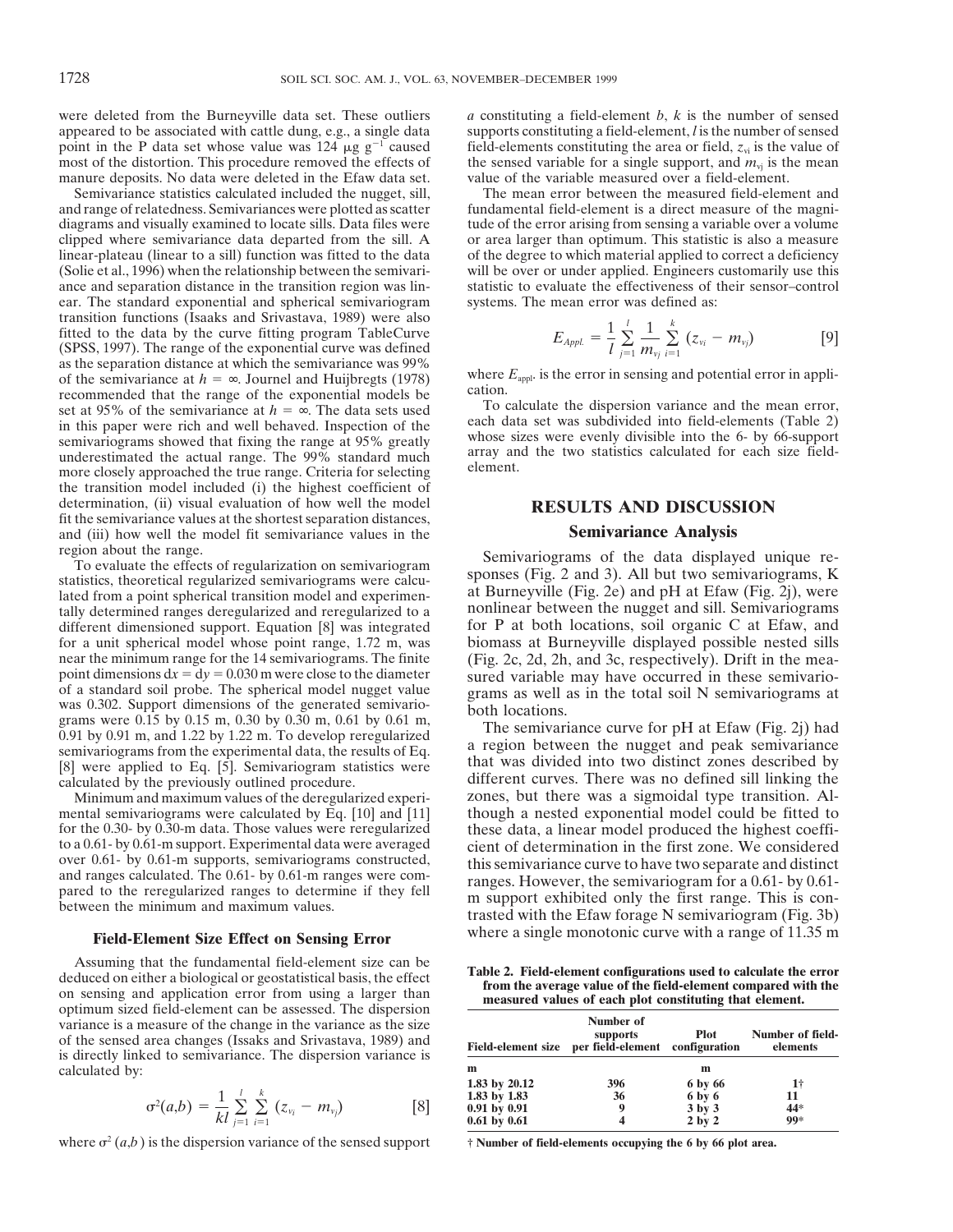tions in the data. the semivariogram exceeds 100 to 144 [on the basis of

The accuracy of the previous observations depends the Russo and Jury (1987) analysis]. to identify this correlation distance was 192. All other to have similar length periods. semivariograms had more sample pairs. This analysis Ranges and integral scales corresponded closely for implies that transect sampling is an acceptable proce- each soil and plant variable at both locations (Table 3, dure for acquiring data for semivariance analysis, pro-<br>Columns 8 and 9). The two P integral scales were nearly

appeared to best fit the data, even with apparent inflec- vided that the number of sample pairs used to construct

on whether a sufficient number of sample pairs were Phosphorus at Efaw exhibited clearly defined multiused to estimate the semivariance (Russo and Jury, ple sills and ranges (Fig. 2d). There was a well-defined 1987). Separation distances less than or equal to  $16.2 \text{ m}$  period of 3.5 to 4 m for unidirectional semivariance. met or exceeded their 100-sample pair standard. When This periodicity may be associated with agricultural maunidirectional semivariograms were constructed from chinery used on this farm. The data set had clusters of the entire 490 sample data set, estimates of the range supports with large values of P. The major axes of these and integral scale were more than double those calcu-<br>clusters were oriented parallel to a 2.13-m side of the lated from individual transects (Table 3). The Efaw for-<br>age N semivariogram had the longest range, 11.4 m, tion of tillage and fertilizer application. Although not tion of tillage and fertilizer application. Although not found in this analysis. The number of sample pairs used as well defined, other Efaw semivariograms appeared



**Fig. 2.** Unidirectional semivariograms for 0.30 by 0.30-m supports  $(\bullet)$  and unidirectional semivariograms for 0.61 by 0.61-m supports  $(\Delta)$  for **five soil variables at two locations.**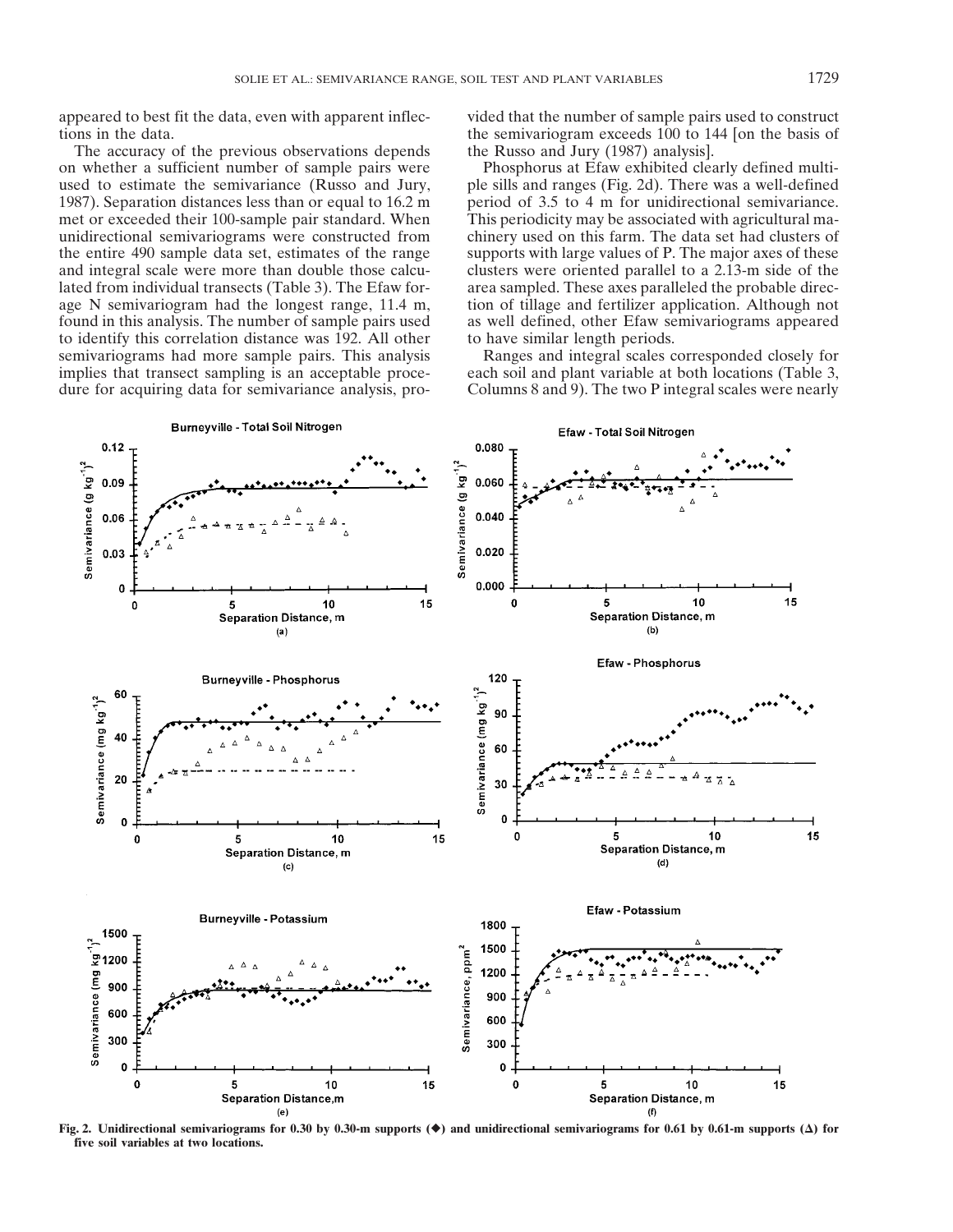

**Fig. 2. Continued.**

identical even though they were located on different factors) had been deleted from the grazed Burneyville soils, with one site grazed and the other site not grazed. Site because of unusually high P values which distorted

site because of unusually high P values which distorted. Five 0.30- by 0.30-m sample supports (for all measured the semivariogram. These values were likely caused by



**Fig. 3.** Unidirectional semivariograms for 0.30- by 0.30-m supports  $(\diamondsuit)$  and unidirectional semivariograms for 0.61- by 0.61-m supports  $(\triangle)$  for **two plant variables at two locations.**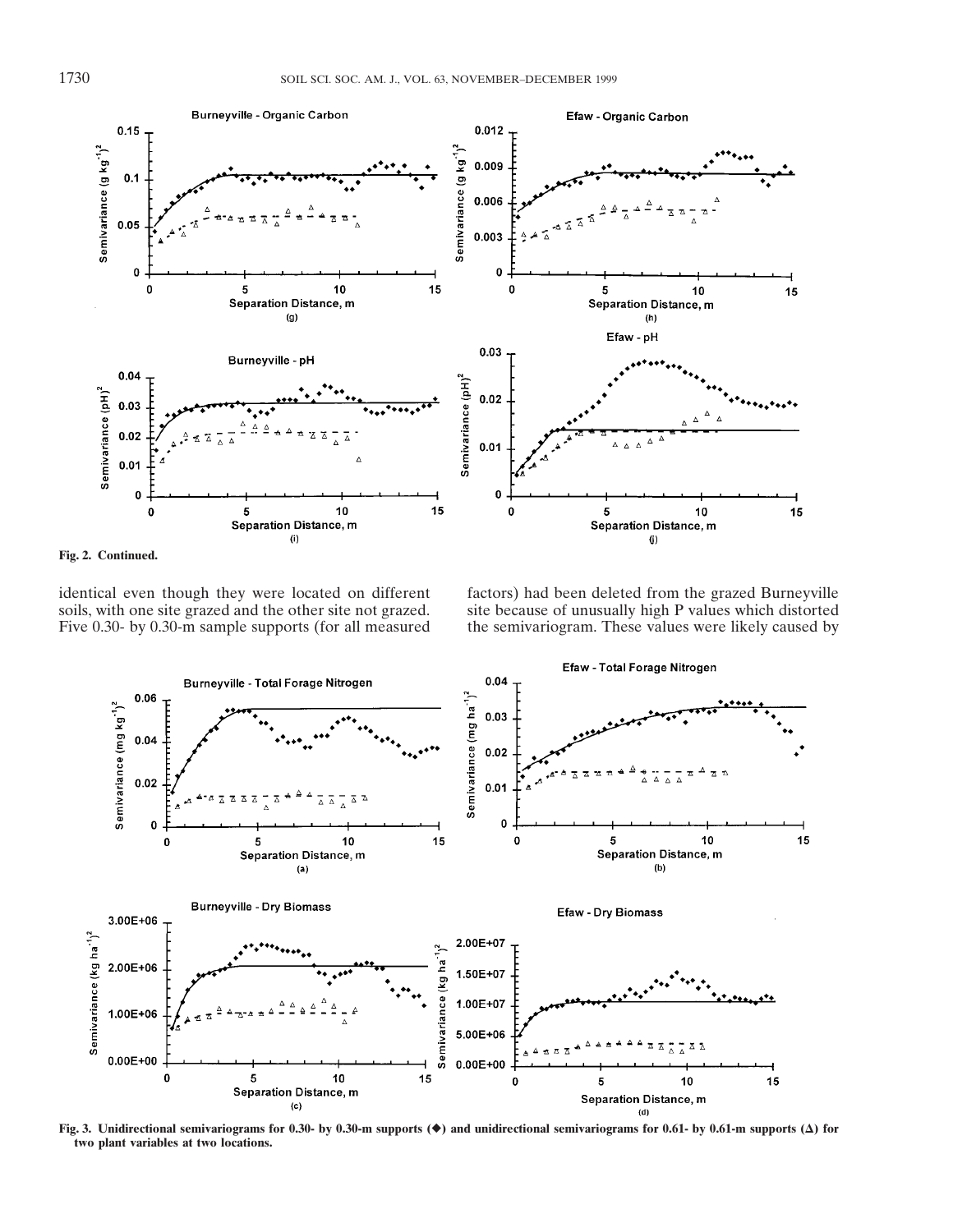|                                  | 21.34-m transects  |                        |                                 | <b>Unidirectional</b> |               |             |       |                          |  |  |
|----------------------------------|--------------------|------------------------|---------------------------------|-----------------------|---------------|-------------|-------|--------------------------|--|--|
| <b>Variable</b>                  | Location           | <b>Median</b><br>range | <b>Median</b><br>integral scale | Model                 | <b>Nugget</b> | <b>Sill</b> | Range | <b>Integral</b><br>scale |  |  |
|                                  |                    |                        | m                               |                       |               |             | m     |                          |  |  |
| Soil N $(g \ kg^{-1})$           | <b>Burneyville</b> | 1.6                    | 0.4                             | <b>Exponential</b>    | 0.0208        | 0.0860      | 4.3   | 0.7                      |  |  |
|                                  | <b>Efaw</b>        | $0.3$                  | $<$ 0.3                         | <b>Spherical</b>      | 0.00449       | 0.00635     | 4.3   | 0.4                      |  |  |
| $P$ (mg kg <sup>-1</sup> )       | <b>Burneyville</b> | 1.3                    | 0.4                             | <b>Spherical</b>      | 14.2          | 48.0        | 1.9   | 0.5                      |  |  |
|                                  | <b>Efaw</b>        | 1.5                    | 0.4                             | <b>Spherical</b>      | 15.2          | 49.0        | 2.3   | 0.5                      |  |  |
| $K$ (mg kg <sup>-1</sup> )       | <b>Burneyville</b> | 1.3                    | 0.4                             | <b>Linear-Sill</b>    | 495           | 958         | 4.1   | 0.7                      |  |  |
|                                  | <b>Efaw</b>        | 1.4                    | 0.6                             | <b>Exponential</b>    | 251           | 1529        | 4.4   | 0.8                      |  |  |
| Organic C $(g \ kg^{-1})$        | <b>Burneyville</b> | 2.6                    | 0.7                             | <b>Spherical</b>      | 0.0429        | 0.1053      | 4.4   | 0.9                      |  |  |
|                                  | <b>Efaw</b>        | 0.8                    | 0.2                             | <b>Spherical</b>      | 0.0049        | 0.0087      | 5.3   | 0.8                      |  |  |
| рH                               | <b>Burneyville</b> | 0.9                    | 0.3                             | <b>Exponential</b>    | 0.0146        | 0.0313      | 4.0   | 0.5                      |  |  |
|                                  | <b>Efaw</b>        | 2.3                    | 1.0                             | <b>Linear-Sill</b>    | 0.0036        | 0.0141      | 2.2   | 0.8                      |  |  |
| Forage N (mg $kg^{-1}$ )         | <b>Burneyville</b> | 2.1                    | 0.4                             | <b>Spherical</b>      | 0.0115        | 0.0557      | 4.6   | 1.4                      |  |  |
|                                  | <b>Efaw</b>        | 5.1                    | 1.4                             | <b>Spherical</b>      | 0.0147        | 0.0333      | 11.4  | 2.1                      |  |  |
| Biomass ( $kg \text{ ha}^{-1}$ ) | <b>Burneyville</b> | 1.7                    | 0.4                             | <b>Exponential</b>    | 211 433       | 2 085 025   | 4.5   | 0.9                      |  |  |
|                                  | <b>Efaw</b>        | 2.2                    | 0.6                             | <b>Exponential</b>    | 3 463 809     | 10 729 394  | 4.2   | 0.6                      |  |  |

**Table 3. Selected semivariance statistics for five soil and two plant variables at two locations calculated by transect and unidirectionally along the major axis of the experimental area with the entire data set. Support size is 0.30- by 0.30 m.**

cattle dung (Weeda, 1967; Castle and MacDaid, 1972). estimated the range of Efaw organic C by 0.9 m, under-These results implied that a fundamental field element estimated the range of Burneyville pH by 0.4 m, and could be defined that applied to soils with different his- underestimated Efaw biomass by 0.2 m. Only the rereg-

spherical transition model increased the semivariogram and Burneyville forage N, which had relatively large range, increased integral scale, and decreased sill magni- errors, estimating of the maximum and minimum possitude when the support size was increased (Fig. 4 and ble values of the point support range by support geome-Table 4). Projecting finite support semivariograms to try appears to be a reasonable procedure. In the case zero separation distance is the recommended procedure of the 0.30- by 0.30-m support geometry used in these for determining the nugget value of an experimental experiments, the likely error in estimating the point semivariogram. This procedure underestimated the support range will be  $\pm 0.3$  m. value of the nugget, as was predicted by Journel and Huijbregts (1978). It must be noted that the nugget **Field-Element Size Effect on Measurement** values were adjusted to the nugget value in Table 4 and **Field-Element Size Effect on Measurement** Fig. 4. Equation [5] adjusts all semivariograms to zero<br>nugget value Since all soil samples are collected over<br>Dne way of examining the effect of field-element size nugget value. Since all soil samples are collected over<br>a finite area the authors' model assumed a nugget value on error of the sensed field-element measurement from a finite area, the authors' model assumed a nugget value on error of the sensed field-element measurement from<br>of 0.302 for the *noint* semivariogram. In this example the true value of the measurement of the underlying of 0.302 for the *point* semivariogram. In this example, the true value of the measurement of the underlying the magnitude of the range of the 0.30- by 0.30- m sup-<br>fundamental field-element is to assume a sensor exists the magnitude of the range of the 0.30- by 0.30-m sup-<br>that can accurately and precisely measure the value of<br>the magnitude of the range of the can accurately and precisely measure the value of port was 7% greater than the point support. The magnitude of the integral scale of the 0.30- by 0.30-m support the sensed variable averaged over a small ( $\leq$ 5 by 5 m) was 16% greater than point support. Results will be field-element. Research is being conducted to develop was 16% greater than point support. Results will be similar for other transition models.

 $0.61$ -m support semivariograms with those of the  $0.30$ by 0.30-m semivariograms provided a second mecha-<br>nism to investigate the effect of regularization on the than one support? As the field-element size decreases, nism to investigate the effect of regularization on the semivariogram. Sill variances of all variables with 0.61 by 0.61-m supports were less than those of the 0.30- by 0.30-m support (Table 5), as was predicted by Eq. [6]. Journel and Huijbregts (1978) stated that deregularized ranges could be checked by regularizing their values over a larger support. All ranges for the 0.61- by 0.61-m semivariograms fell within the calculated upper and lower bounds of the regularized semivariograms with six exceptions. Two of these could not be compared: Efaw soil N, whose 0.61- by 0.61-m support semivariogram had a pure nugget effect and Efaw forage N 0.61- Separation Distance, m<br>by 0.61-m semivariogram, whose longest separation<br>distance was considerably less than the range of the the model calculated with the equations presented in Journel and 0.31- by 0.31-m semivariogram. Reregularization under- **Huijbregts (1978).**

tories. ularized range of Burneyville forage N was overesti-Regularized semivariograms calculated from the unit mated at 0.8 m. With the exception of Efaw organic C

these sensors. Assuming that a sensor exists, the follow-<br>ing question can be posed: What is the error from the Comparison of the sills and ranges of the  $0.61$ - by ing question can be posed: What is the error from the  $61$ -m support semivariograms with those of the  $0.30$ - measured value of an individual support of the sensor

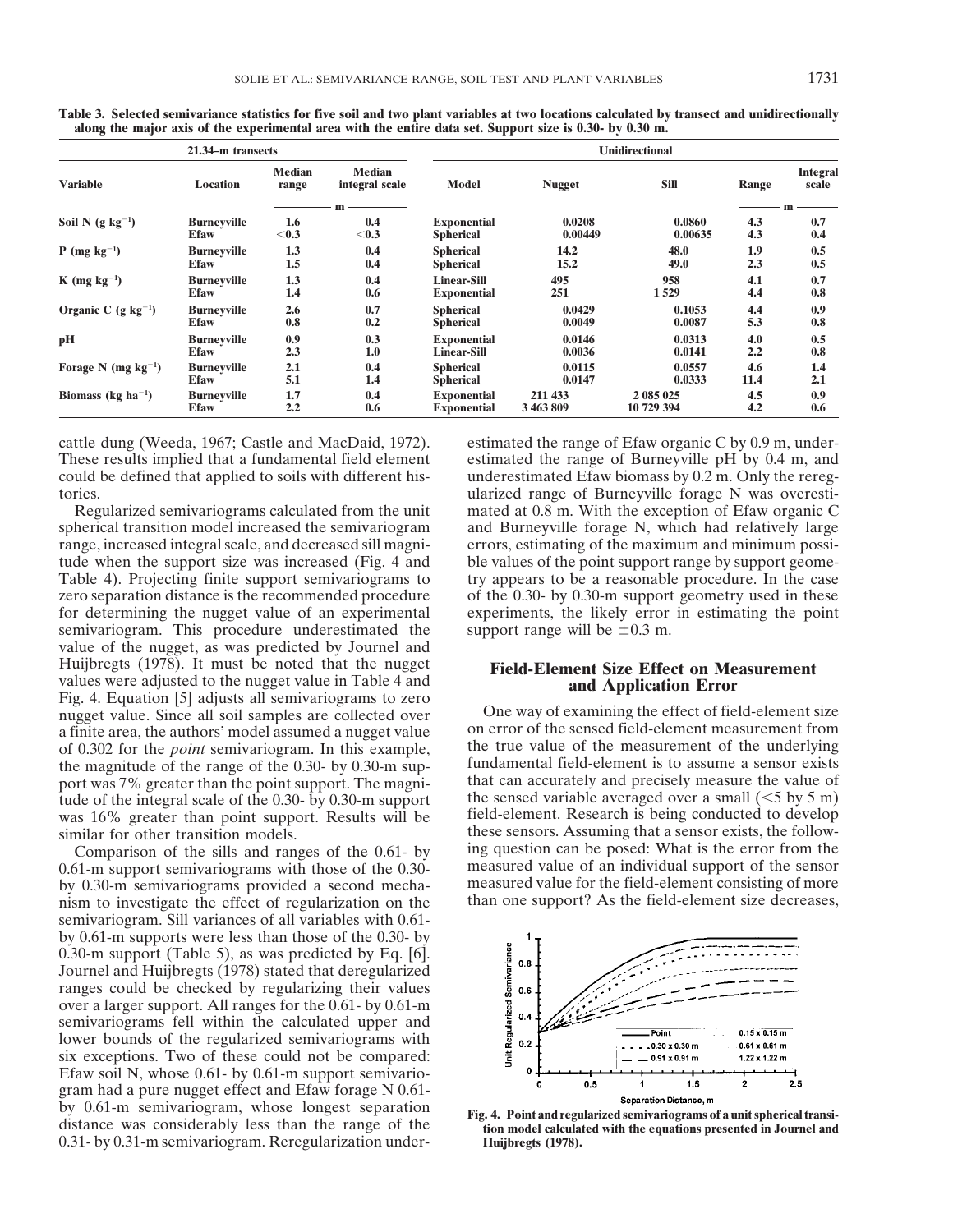|                                             |                    |               |                              |       |                |                             | Regularized and deregularized range<br>Reg. $0.61 \times 0.61$ m |              |
|---------------------------------------------|--------------------|---------------|------------------------------|-------|----------------|-----------------------------|------------------------------------------------------------------|--------------|
|                                             |                    |               |                              |       |                | Dereg. $0.30 \times 0.31$ m |                                                                  |              |
|                                             |                    |               | $0.61 \times 0.61$ m support |       |                |                             | Lower                                                            | <b>Upper</b> |
| <b>Variable</b>                             | Location           | <b>Nugget</b> | Sill                         | Range | Lower<br>limit | <b>Upper</b><br>limit       | limit                                                            | limit        |
|                                             |                    |               |                              |       | m              |                             |                                                                  |              |
| Soil N $(g \ kg^{-1})$                      | <b>Burneyville</b> | 0.00662       | 0.00554                      | 4.5   | 4.0            | 4.6                         | 3.4                                                              | 5.3          |
|                                             | <b>Efaw</b>        | 0.00562       | -†                           | -     | 4.0            | 4.6                         | 3.4                                                              | 5.3          |
| $P$ (mg kg <sup>-1</sup> )                  | <b>Burneyville</b> | 5.7           | 25.21                        | 1.9   | 1.6            | 2.2                         | 1.0                                                              | 2.9          |
|                                             | <b>Efaw</b>        | 22.5          | 36.9                         | 2.6   | 2.0            | 2.6                         | 1.4                                                              | 3.3          |
| $K$ (mg kg <sup>-1</sup> )                  | <b>Burneyville</b> | 44.90         | 918                          | 4.6   | 3.8            | 4.4                         | 3.2                                                              | 5.1          |
|                                             | <b>Efaw</b>        | 757           | 1 2 0 4                      | 3.6   | 4.1            | 4.7                         | 3.5                                                              | 5.4          |
| Organic C $(g \ kg^{-1})$                   | <b>Burneyville</b> | 0.0612        | 0.0234                       | 3.9   | 4.1            | 4.7                         | 3.5                                                              | 5.4          |
|                                             | <b>Efaw</b>        | 0.0023        | 0.0055                       | 7.2   | 5.0            | 5.6                         | 4.4                                                              | 6.3          |
| pН                                          | <b>Burneyville</b> | 0.0054        | 0.0216                       | 4.3   | 3.7            | 4.3                         | 3.1                                                              | 5.0          |
|                                             | <b>Efaw</b>        | 0.0031        | 0.0137                       | 3.6   | 1.9            | 2.5                         | 1.3                                                              | 3.2          |
| Forage N (mg $kg^{-1}$ )                    | <b>Burneyville</b> | 0.0049        | 0.0144                       | 2.9   | 4.3            | 4.9                         | 3.7                                                              | 5.6          |
|                                             | <b>Efaw</b>        | 0.0091        | 0.0149                       | 2.0   | 11.1           | 11.7                        | 10.5                                                             | 12.3         |
| Biomass (kg ha <sup><math>-1</math></sup> ) | <b>Burneyville</b> | 502 807       | 1 086 198                    | 4.0   | 4.2            | 4.8                         | 3.6                                                              | 5.5          |
|                                             | <b>Efaw</b>        | 1975923       | 3733115                      | 5.4   | 3.9            | 4.5                         | 3.3                                                              | 5.2          |

**Table 4. Effect of deregularizing from a 0.30- by 0.30-m support to a point and from a point to 0.61- by 0.61-m support on the upper and lower bounds of the semivariogram range, and 0.61- by 0.61-m support semivariogram statistics.**

**† This semivariogram exhibited only a nugget effect.**

| <b>Support</b>                    | <b>Nugget</b> | <b>Projected</b><br>nugget | <b>Sill</b> | Range | <b>Integral</b><br>scale |
|-----------------------------------|---------------|----------------------------|-------------|-------|--------------------------|
|                                   |               |                            |             |       | m                        |
| Point                             | 0.302         | 0.302                      | 1.000       | 1.72  | 0.58                     |
| $0.15$ by $0.15$ m                | 0.302         | 0.251                      | 0.939       | 1.74  | 0.62                     |
| $0.30 \text{ by } 0.30 \text{ m}$ | 0.302         | 0.220                      | 0.879       | 1.84  | 0.67                     |
| $0.61$ by $61$ m                  | 0.302         | 0.203                      | 0.772       | 2.05  | 0.76                     |
| $0.91$ by $0.91$ m                | 0.302         | -†                         | 0.680       | 2.27  | 0.85                     |
| 1.22 by $1.22 \text{ m}$          | 0.302         |                            | 0.602       | 2.51  | 0.95                     |

port size in these experiments was 0.30 by 0.30 m. Calcufield-element and the average value of that field-ele-<br>ment (Table 6). Mean error decreased as much 50% as greater for certain variables such as P at Efaw. ment (Table 6). Mean error decreased as much 50% as greater for certain variables such as P at Efaw.<br>the field-element area measured decreased from the An underlying assumption of any semivariance analythe field-element area measured decreased from the

Table 5. Effect of support dimensions on semivariogram statistics Efaw (Raun et al., 1998). The smallest decrease in error calculated for a unit spherical transition model.<br>
Cocurred with variables exhibiting low Cvs and p Burneyville and Efaw. For soil N at Efaw, the mean value of the error decreased from 10.3% for field-ele-<br>ments equal to the experimental area to 6.3% for fieldelement size of supports. Mean error could be very large, as for P at  $46.2\%$  when sensed over a 6- by 66support field-element, or negligible, as for pH, 1.3% when sensed over the 2- by 2- or 4-support field-element. The greatest benefit occurred when reducing the field-<br> **The greatest benefit occurred when reducing the field**element size for P, K and biomass. Reducing the fieldthe error between the values should approach zero. Sup-<br>port size for total soil N did not produce equivalent<br>port size in these experiments was  $0.30 \text{ by } 0.30 \text{ m}$ . Calcu-<br>benefits, because the previous crop history su lations were performed to determine the mean errors that total soil N would be uniformly distributed at com-<br>between the measured values of each support within a paratively low levels. Similar results occurred with disbetween the measured values of each support within a paratively low levels. Similar results occurred with dis-<br>field-element and the average value of that field-ele-<br>persion variance, but the changes in magnitude were

6- by 60-support array to 2- by 2-support arrays. The sis is the existence of a fundamental field-element. Both greatest decrease occurred for variables exhibiting high the range and the integral scale have been used to define<br>CVs, P at Burneyville, and biomass at Burneyville and that area. Solie et al. (1996) concluded from semivar that area. Solie et al. (1996) concluded from semivario-

Table 6. Mean error from the true value of a  $0.3 \times 0.3$  m element when the estimate of that value is the average of a  $6 \times 66$  (1.8  $\times$ **19.8 m),**  $6 \times 6$  **(1.8**  $\times$  1.8) m,  $3 \times 3$  (0.9  $\times$  0.9 m), and  $2 \times 2$  (0.6  $\times$  0.6 m) element array which includes that element and the **dispersion variances of those arrays.**

|                  |                    | $\tilde{\phantom{a}}$ |              |              |              |                            |              |              |             |  |  |
|------------------|--------------------|-----------------------|--------------|--------------|--------------|----------------------------|--------------|--------------|-------------|--|--|
|                  | Location           | <b>Mean error</b>     |              |              |              | <b>Dispersion variance</b> |              |              |             |  |  |
| <b>Variable</b>  |                    | $6 \times 66$         | $6 \times 6$ | $3 \times 3$ | $2 \times 2$ | $6 \times 66$              | $6 \times 6$ | $3 \times 3$ | $2\times 2$ |  |  |
|                  |                    |                       | $\%$         |              |              |                            |              |              |             |  |  |
| Soil N           | <b>Burneyville</b> | 26.1                  | 23.3         | 22.0         | 15.9         | 0.001125                   | 0.001023     | 0.000925     | 0.000686    |  |  |
| $(g \ kg^{-1})$  | <b>Efaw</b>        | 10.3                  | 8.2          | 8.0          | 6.3          | 0.000136                   | 9.08E-05     | 9.03E-05     | 7.38E-05    |  |  |
| P                | <b>Burneyville</b> | 46.2                  | 44.3         | 38.1         | 28.7         | 98.5                       | 82.4         | 69.0         | 60.2        |  |  |
| $(mg kg^{-1})$   | <b>Efaw</b>        | 16.7                  | 12.1         | 10.3         | 8.2          | 67.0                       | 33.7         | 30.3         | 24.6        |  |  |
| K                | <b>Burneyville</b> | 30.8                  | 29.5         | 26.1         | 22.3         | 1536                       | 1385         | 1 1 5 8      | 1 0 6 7     |  |  |
| $(mg kg^{-1})$   | <b>Efaw</b>        | 22.9                  | 20.5         | 18.8         | 16.3         | 1 2 8 3                    | 1 0 6 9      | 900          | 895         |  |  |
| Organic C        | <b>Burneyville</b> | 26.1                  | 23.5         | 20.8         | 15.5         | 0.1297                     | 0.1168       | 0.0967       | 0.0790      |  |  |
| $(g \; kg^{-1})$ | <b>Efaw</b>        | 10.3                  | 7.9          | 7.7          | 6.8          | 0.0218                     | 0.0139       | 0.0134       | 0.0125      |  |  |
| pН               | <b>Burneyville</b> | 3.1                   | 2.7          | 2.8          | 2,2          | 0.0496                     | 0.0386       | 0.0353       | 0.0331      |  |  |
|                  | <b>Efaw</b>        | 2.3                   | 2.0          | 1.5          | 1.3          | 0.0282                     | 0.0156       | 0.0130       | 0.0116      |  |  |
| <b>Forage N</b>  | <b>Burneyville</b> | 12.6                  | 9.6          | 8.6          | 6.5          | 0.0511                     | 0.0299       | 0.0246       | 0.0223      |  |  |
| $(mg kg^{-1})$   | <b>Efaw</b>        | 13.5                  | 11.7         | 10.3         | 8.4          | 0.0318                     | 0.0206       | 0.0183       | 0.0154      |  |  |
| <b>Biomass</b>   | <b>Burneyville</b> | 44.5                  | 44.8         | 38.1         | 29.8         | 2 633 327                  | 2 372 474    | 2 026 083    | 1675790     |  |  |
| $(kg ha^{-1})$   | <b>Efaw</b>        | 49.2                  | 43.1         | 34.5         | 30.0         | 527 448                    | 411 333      | 354 518      | 338 837     |  |  |